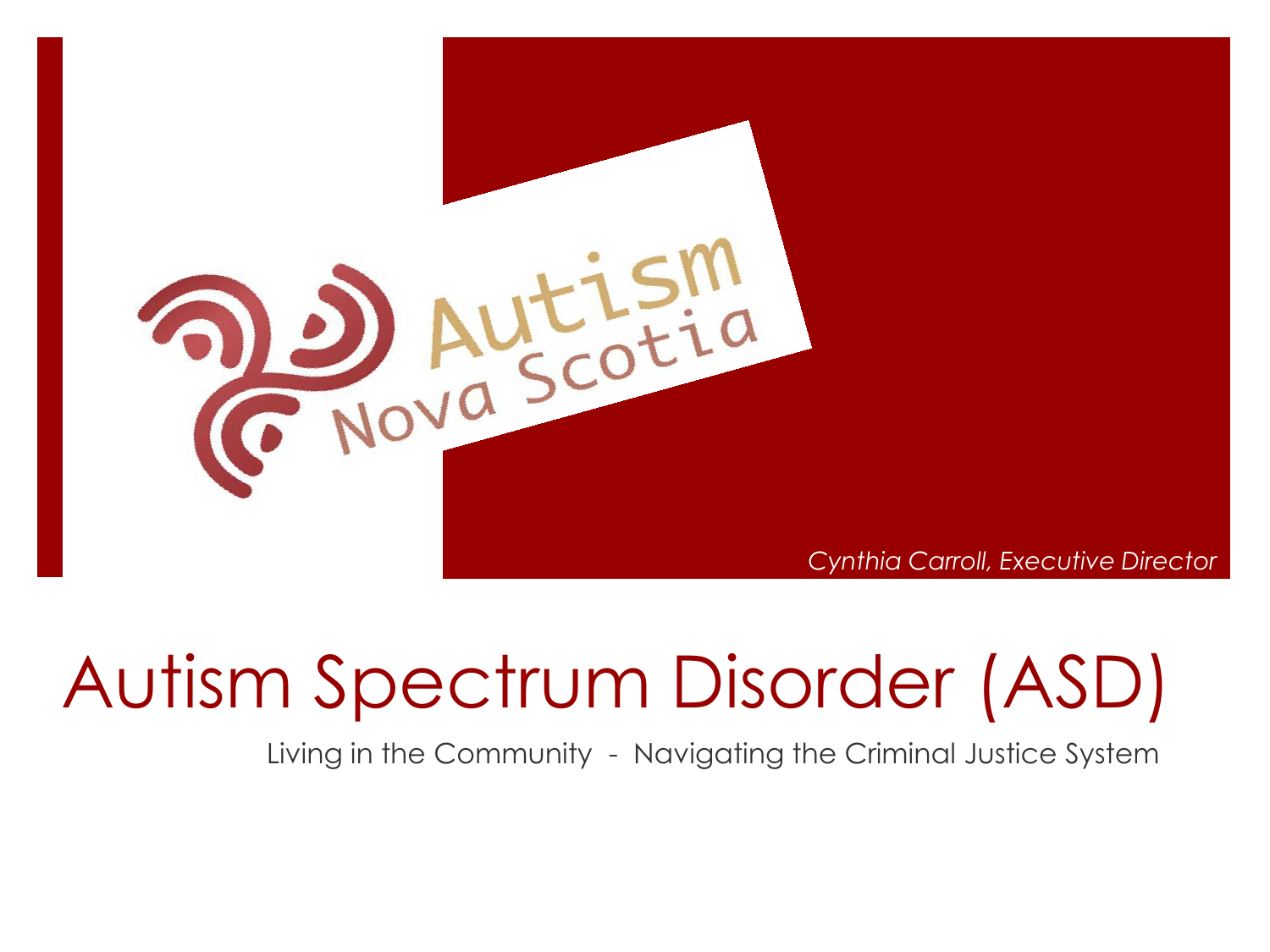### Increased Prevalence

- ASD is a neurological disorder
- Current prevalence of 1 in 88
- **Four times more likely in boys than girls**
- **Social communication disability**
- Range in severity
- Common mental health disorders include but are not limited to:
	- **Depression**
	- Anxiety
	- $\blacksquare$  OCD

*Law enforcement officers, judges, legal, correction personnel and first responders will come into contact with people with ASD.*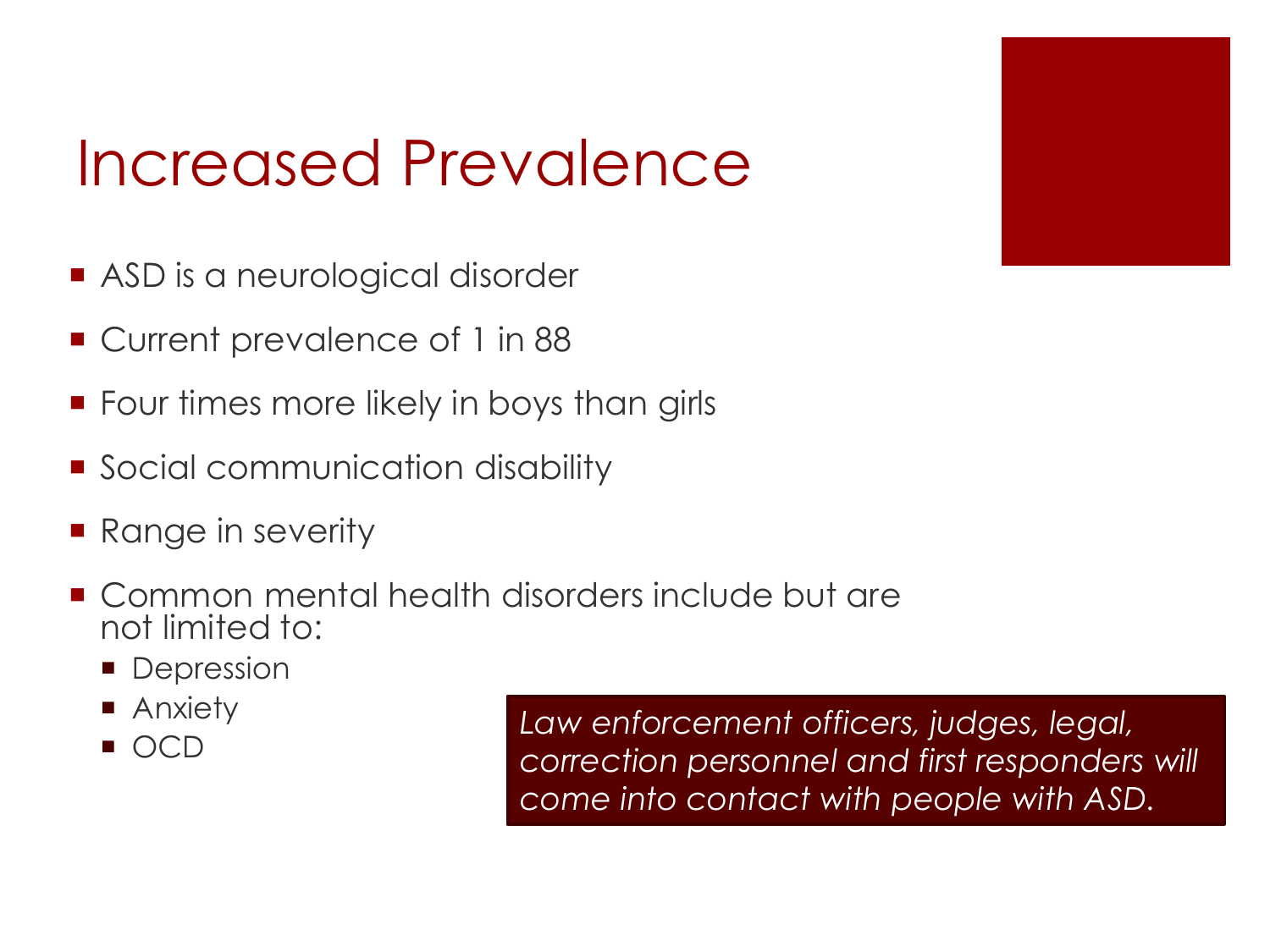### Common Characteristics

- Hand flapping or excessive fidgeting could be interpreted as "guilty" or "nervous" tendencies
- Lack of eye contact could be interpreted as being disrespectful
- $\blacksquare$  Increase processing time for language could be interpreted as "uncooperative", "not paying attention" or "being defiant"
- Slurred speech or echolalia Could be interpreted as being intoxicated
- Sensory Overload Could be interpreted as intent to harm, causing use of excessive force

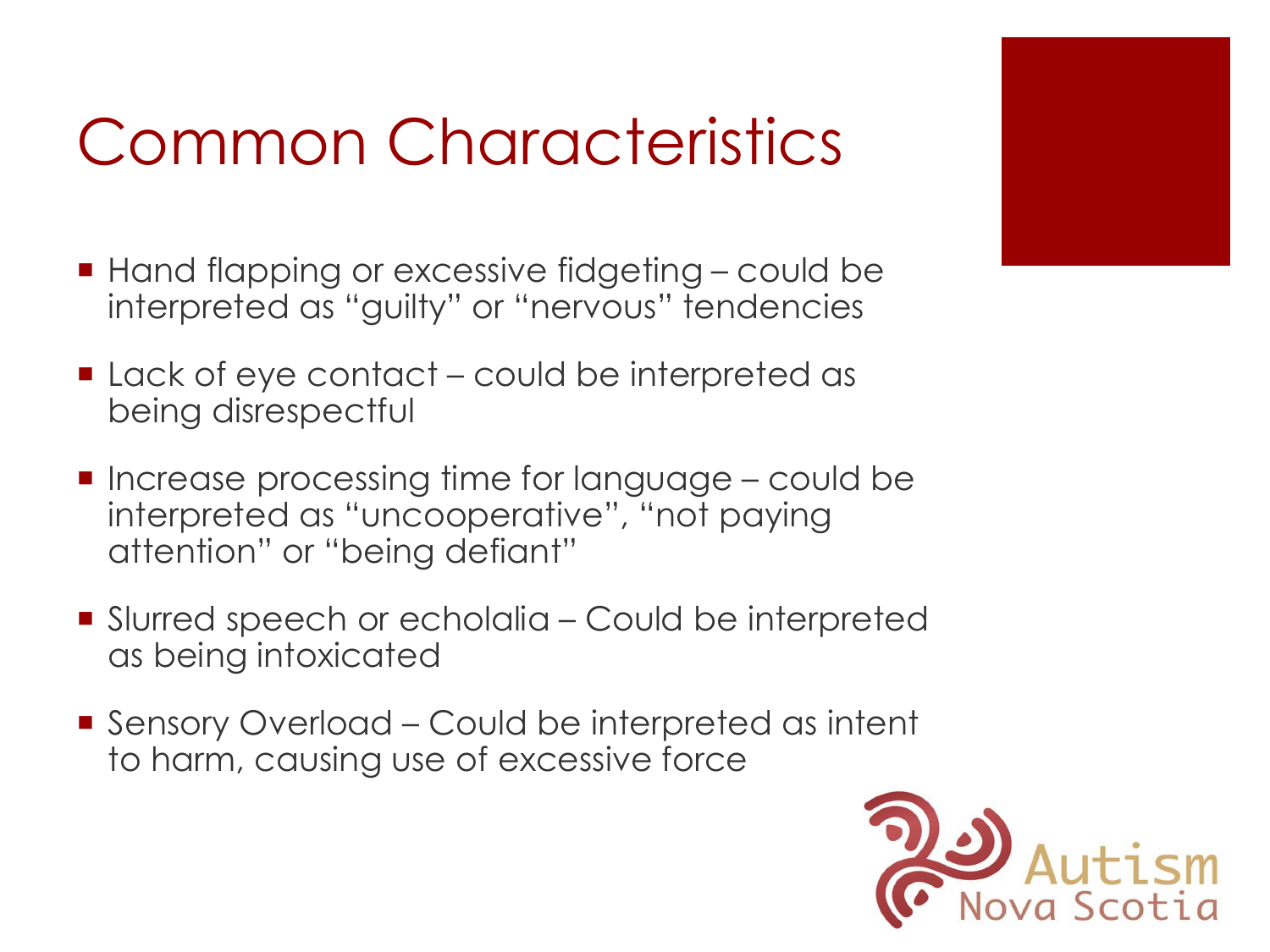### Dangers of Ignorance

### Young boy dies after being found in N.S. woods

Text: FIFIE BIK

CTV ca News Staff Published Tuesday, Dec. 8, 2009 11:32AM EST

Hospital officials have confirmed the death of James Delorey -- the seven-year-old Cape Breton boy who spent two days in the cold and whose disappearance triggered a massive search involving aircraft, police and volunteers.

Jocelyn Vine, the vice-president of patient care for the IWK Health Centre in Halifax, said Delorey died earlier Tuesday.

"It is with our deepest regret to advise you that James Delorey passed away at the IWK Health Centre early this morning." Vine told a news conference on Tuesday morning.

#### **RELATED LINKS**

- N.S. boy found alive suffering from

- hypothermia
- Searchers grow more concerned about lost N.S. boy

**PHOTOS** 



care. It was amazing to see how everyone came together. It really kept my hopes alive. We will have more to say later after we've had some time." Delorey was rushed to the IWK Health Centre after he

Vine also read a statement from the Delorey family: "The

family would like to thank everyone involved in James's

was found early Monday afternoon, in a heavily wooded area in South Bar, N.S., about 10 kilometres north of Sydney.

The autistic boy had a weak heartbeat and was suffering from hypothermia when he was found. But the fact that he was alive provided hope to residents of his community.

Delorey went missing on Saturday after following his dog -- a Dalmation-mix named Chance -- into the woods. He was without a winter jacket, mittens or hat when he left his house and a snowstorm hit the area shortly after he

Hundreds turn out for James Delorey's funeral

Last Updated: Monday, December 14, 2009 | 8:05 PM AT CBC News

Hundreds of people many of them strangers - gathered Monday in Sydney, N.S., for the funeral of a seven-year-old Cape Breton boy who died after wandering away from his home just before a snowstorm.

Mourners began arriving more than an hour before James



James Delorey's dog, Chance, sits in the front passenger seat of the hearse carrying the boy's casket to church on Monday. (CBC)

Delorev's funeral began at Holy Redeemer Catholic Church on Monday



#### **Stay Conne** Facebook 1 Twitter Mobile  $\sqrt{4}$  +1  $\sqrt{0}$ Share  $\overline{1}$  $\blacksquare$ Email

#### **Internal Links**

Rescued boy dies

Rescuers fly Cape

Breton boy to hospital

in hospital



Your

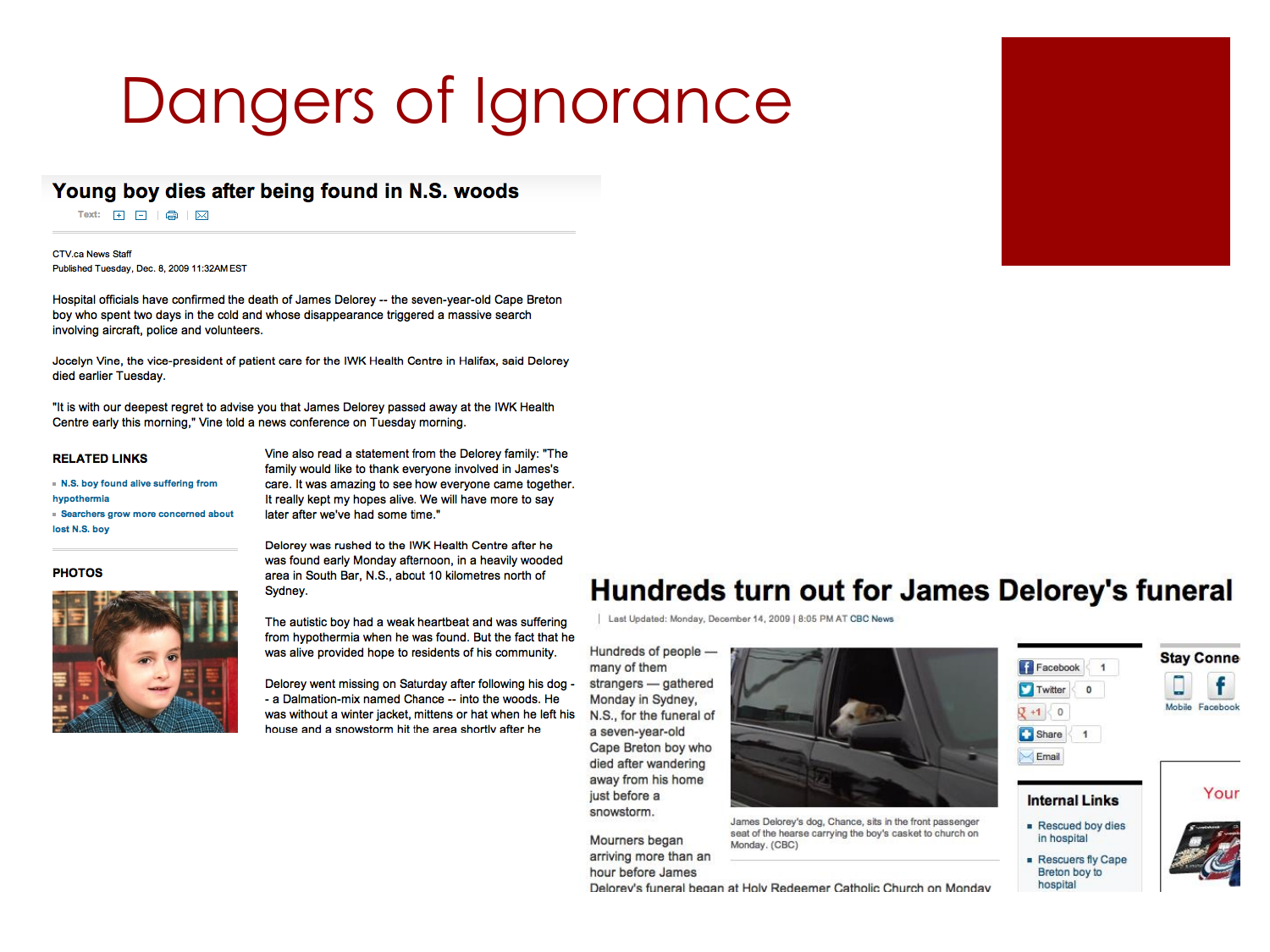### Can't trust police yet, arrested autistic man says

2 witnesses have stepped forward, RNC says amid internal probe

Last Updated: Friday, April 24, 2009 | 12:32 PM NT CBC News

The autistic teenager who spent a night at the St. John's lockup last weekend because police officers assumed he was drunk says he's not ready yet to accept their apology.

"I still don't trust them," said Dane Spurrell, 18, who was arrested Saturday night when a Royal Newfoundland Constabulary officer saw him walking on Topsail Road. After a second officer arrived on the scene, Spurrell resisted arrest and wound up in the lockup in the basement of the Newfoundland Supreme Court building.



Dane Spurrell says he is not ready to accept an apology from the Royal Newfoundland Constabulary.

On Thursday, RNC Chief Joe Browne apologized to Spurrell and his mother, Diane Spurrell, who brought the issue to CBC News earlier this week. She had spent hours looking for her son around their Mount Pearl home, only to find that he had been in a cell for hours - and had been repeatedly asking to speak with her.

| Facebook |  |
|----------|--|
| Twitter  |  |
|          |  |
| Share    |  |
| Email    |  |

#### **Internal Links**

- YOUR VOTE: What do you think of the police apology in this case?
- Wish it had never happened,' police chief says of autistic man's arrest
- Will apologize for mistaking autistic teen as drunk. police chief says
- Complaint filed against RNC after autistic teen jailed



**Stay Connected** 



Latest Nfld, & La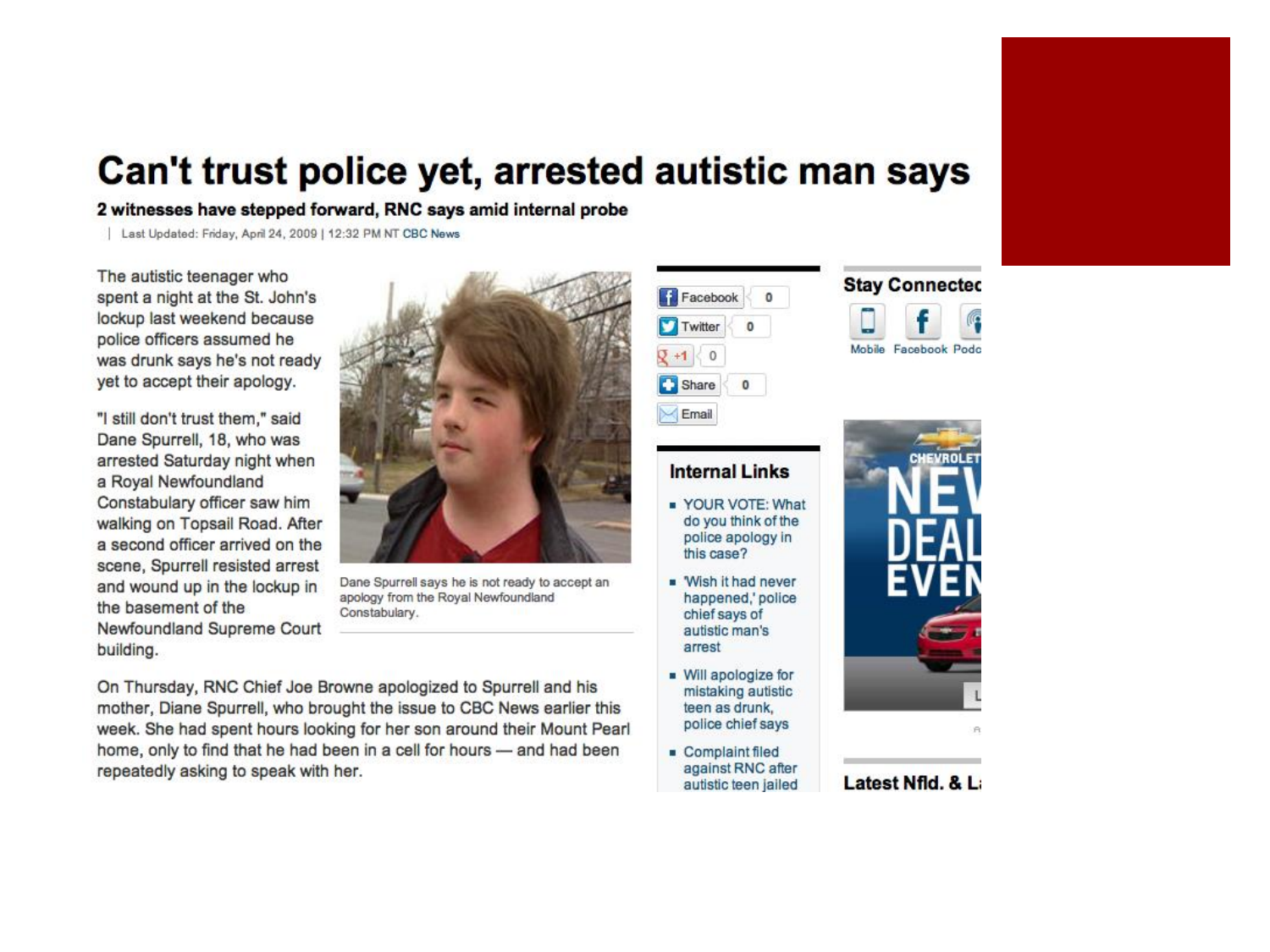### **Investigation into Braemore abuse to begin**

CBC News Posted: Mar 14, 2011 1:18 PM AT | Last Updated: Mar 14, 2011 4:05 PM AT

The province has hired a consulting firm to look into a case of abuse at Braemore Home Corp. in Sydney.

Denise Peterson-Rafuse, minister of community services, said the investigation by Deloitte will help to explain why a man with autism was locked in a room for 15 days.



A resident at Braemore Home was confined to his room for 15 days. (CBC)

"It will also help us identify challenges and address how we can work with Braemore in the future to ensure residents are safe and that they, and staff, are getting the support that they need," she said in a statement.

Last September, the 20-year-old man was confined to his room except for exercise breaks and some other tasks. A department official said there was a light shining near his bed all night and there was a video camera monitoring his room.

His mother said he urinated in the corner when staff didn't know he had to use the bathroom.

Community Services said the incident met the definition of abuse under Nova Scotia's Protection of Persons in Care Act.

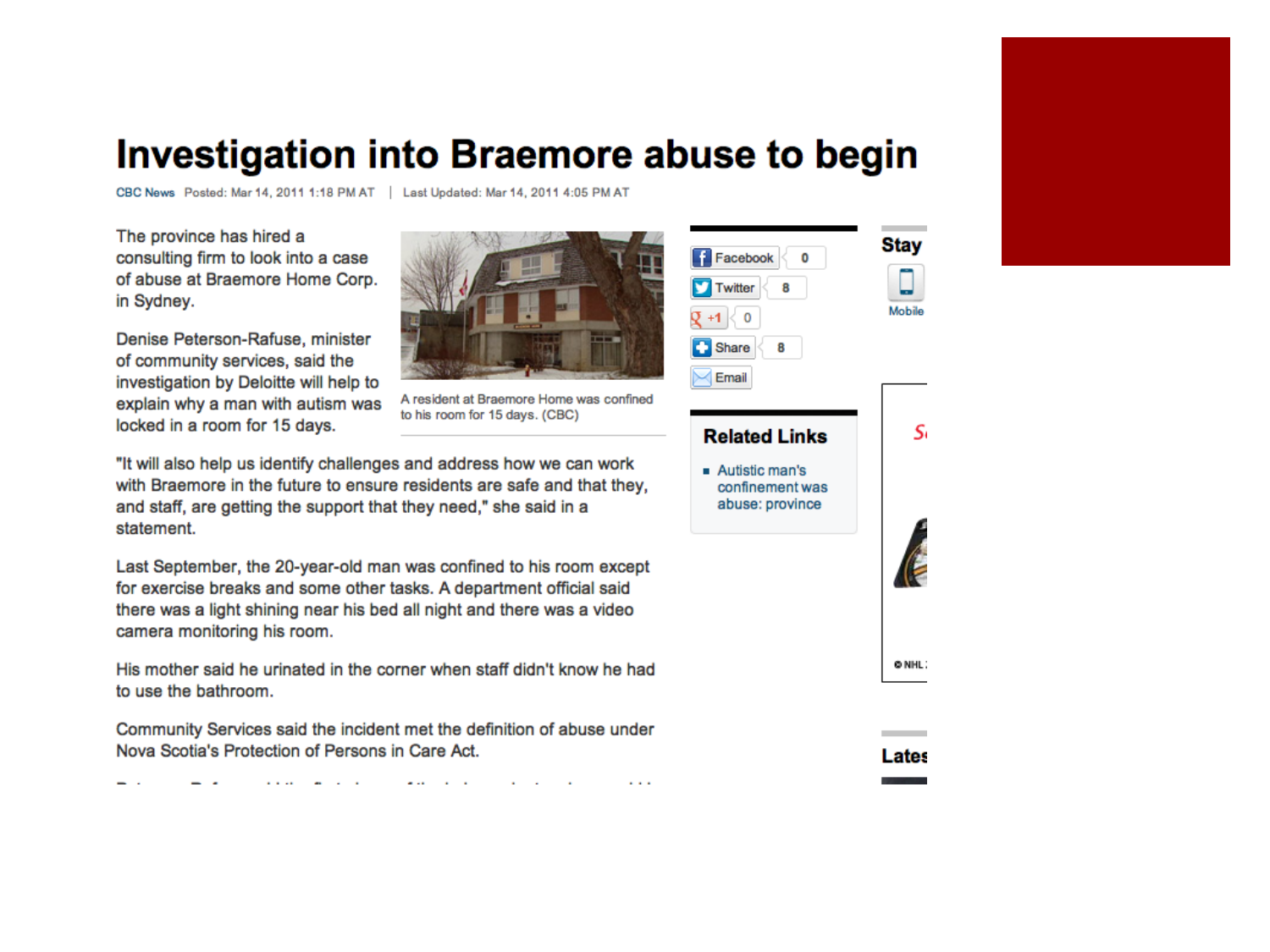### Mandatory Training

- ASD/autism cannot be special interest areas for professionals in the field.
- **Education and Training Modules need to be** mandatory to have effective reach and maximum impact
- Seeking out specialists in ASD to support the individual and the system
- **Filexibility when possible**

*A parent/caregivers worst fear is that their child will have a negative encounter with the law; be tasered and/or harmed. Ultimate fear is death.*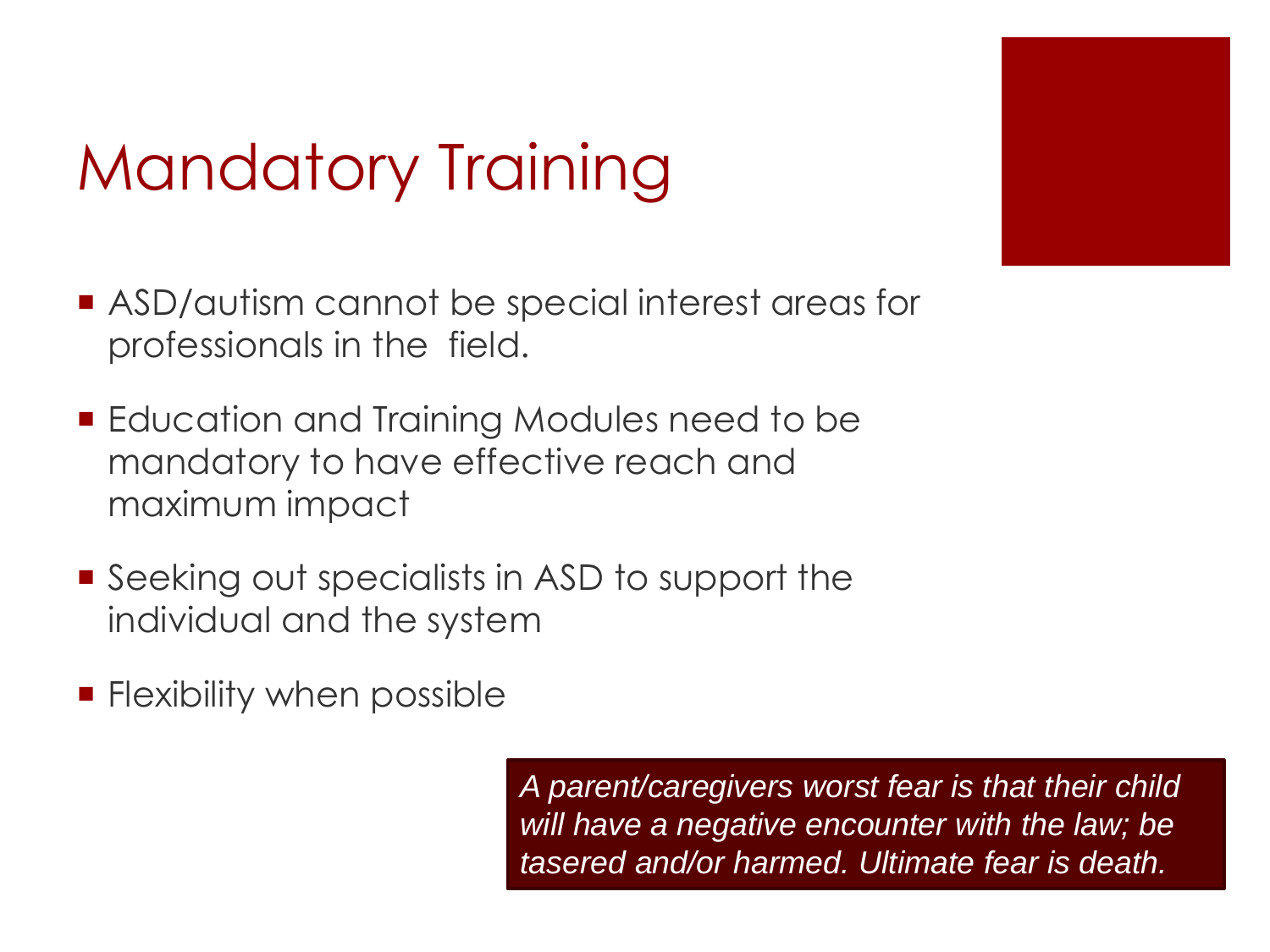

## Community partnerships

- **Education and training is key**
- **Parents/caregivers need to educate their** children
- **Law enforcement, corrections and judicial** personnel need to educate themselves about ASD and ways to effectively intervene
- **E** Community based organizations can help as a conduit and as community partners